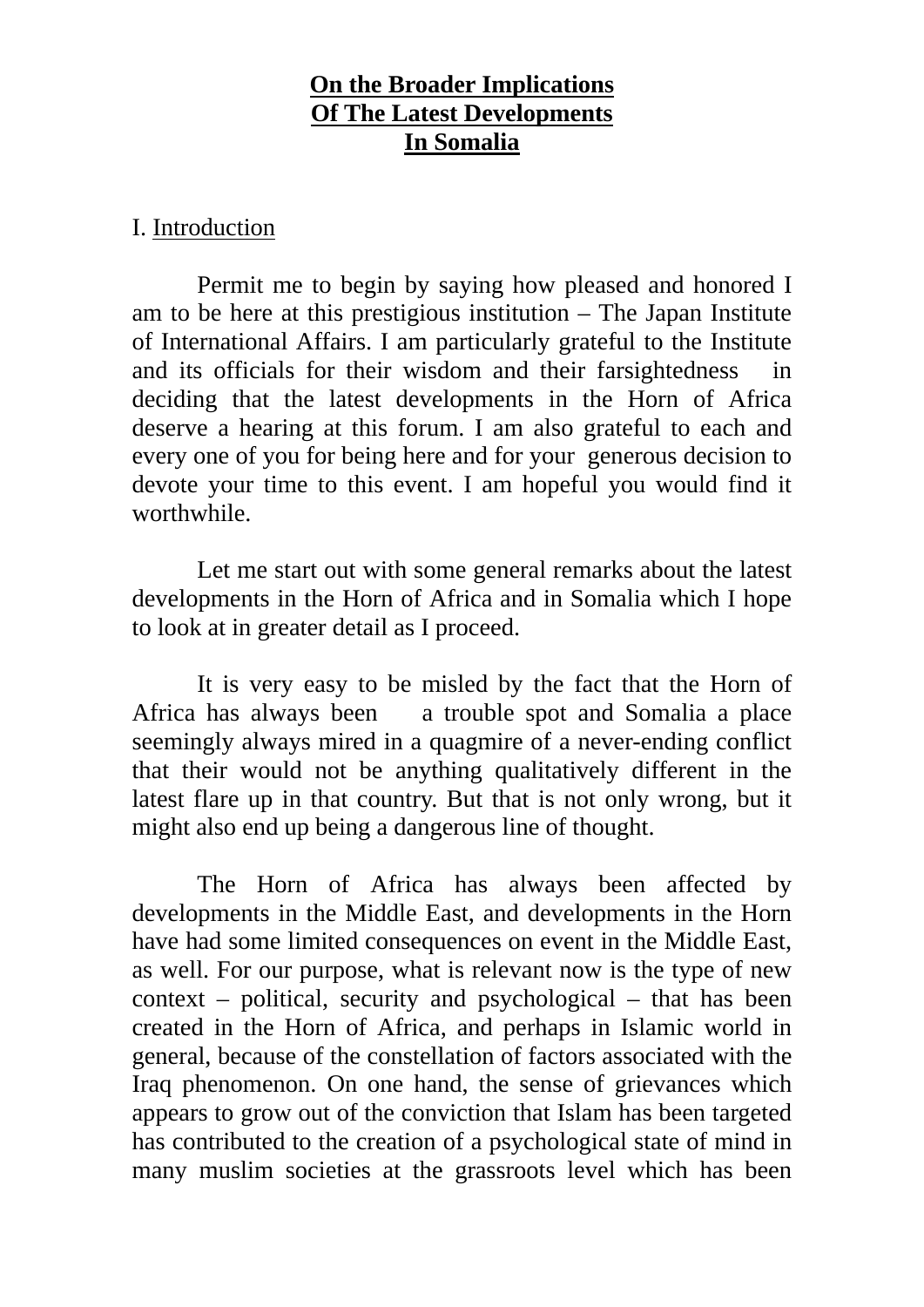abused and utilized by forces that have always had extremist agenda, and have had a history of close association with terrorist activities. The Horn of Africa is being affected by this newly created psychological phenomenon far beyond what has been thought would be possible by many.

This psychological state of mind operating at the grassroots level is reinforced by the confidence at the level of leaders of extremist groups that their agenda is the wave of the future. Again, they seem to see their confidence being validated by the Iraq phenomenon and by what they see as a major setback suffered by their adversaries. Thus one sees a growing trend of hubristic behavior by Jihadists in the Horn of Africa and preparedness on their part to defy principles of international law governing interstate relations and emboldenment in terms of being unwilling to consider peaceful methods of resolving disputes. This is the new context that we have to deal with in the Horn of Africa and which has made the situation in Somalia much more formidable and potentially very dangerous than hitherto.

The second general remark that I wish to make has to do with the fact that regrettably there is no sufficient realization at the international level concerning this radically changed situation and commensurate with the potential danger that the new political context has brought about. No where is this more vividly evident than in the kind of massive support – from diverse sources – that the Islamic Courts Union in Somalia has been receiving compared to the meager level of support that the Transitional Federal Government is receiving from very limited sources. This has been made abundantly clear by the Monitoring Group of the Committee of the Security Council on the arms embargo on Somalia in its report submitted this past November. Though the Transitional Federal Government is recognized as a legitimate government by the sub-regional organization of the Horn of Africa, IGAD, by the African Continental Organization, the AU, and by the world body, the UN, according to the report of the Monitory Group, the Islamic Court Union which is guided and led by extremist personalities, is being supported allegedly by seven countries, while the legitimate government is supported only by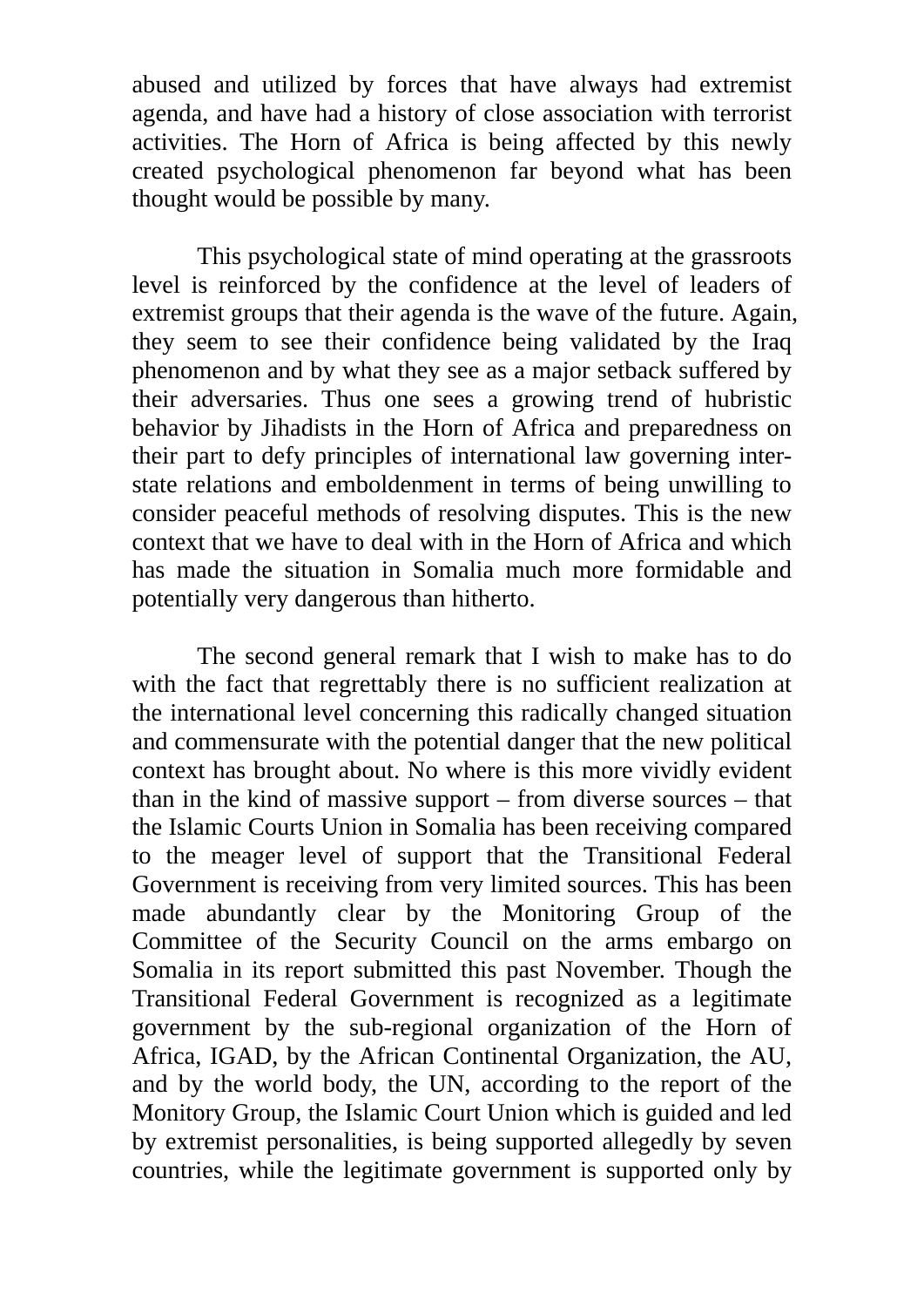three. In terms of the quality of support provided, the Monitoring Group makes it clear that there is no comparison between the two, the Islamic Courts Union being the beneficiary of assistance involving very sophisticated weapons hitherto unavailable for fighters in Somalia.

 The third general remark that I wish to make relates to the fact that – despite developments in the Middle East and the Iraq phenomenon – what we are seeing in the Horn of Africa with respect to the ascendancy of Jihadists was far from inevitable if it had not been for certain mistakes that were committed from which we have to draw some lessons. In fact, if we draw the proper lessons from our past mistakes, it is possible that we might be able to save the day in the Horn of Africa.

It is this last general remark that I would like to take up first and show how we shot ourselves in the foot and prepared the ground for the emergence of the situation we face in Somalia now.

## II. The Lost Opportunity in Somalia

 The circumstances that surrounded the creation of the Transitional Federal Government highlight the value of international co-operation as much as the emergence of the Islamic Courts Union underline the negative consequences of the deficit in the good will to co-operate with regional countries and organization by those that are in a position to make a difference.

The Transitional Federal Government of Somalia came into being in October 2004 after more than two years of peace making and negotiation among the various Somali factions for which the co-operation between IGAD and the European Union was extremely decisive. Without that support from the EU it would have been impossible for the IGAD countries to raise the funds necessary for facilitating the long and complicated process of peace making that led to the formation of the Transitional Federal Government.

It is to be recalled that this was an achievement that laid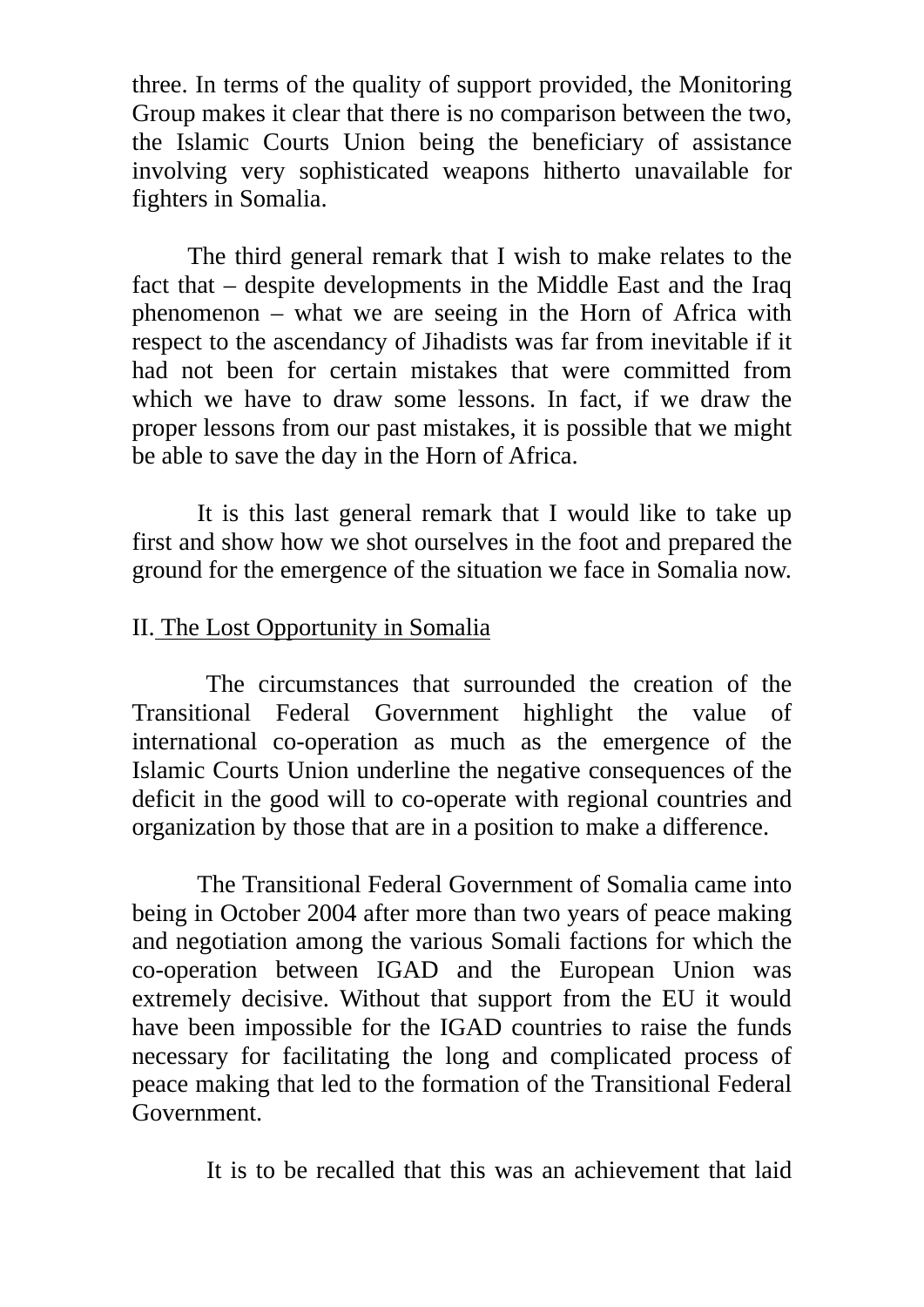the basis for the rebuilding of the Somali State after thirteen years of lawlessness and anarchy. Those were thirteen years during which the notion of legality, rule of law and the concept of legitimacy were thrown out the window in Somalia. It was therefore, important that the people of Somalia were given the opportunity to create a broad-based government based on the rule of law and free of the forceful methods and gangsterism that was so rampant during the previous thirteen years. Accordingly, the emphasis was put more on the need to create the right conditions for making the new government legitimate in the eyes of the people of Somalia than enabling it to have a monopoly of force within the country. Since the Transitional Government was in any case a transitional institution, it was tacitly assumed that the necessary steps to help the new government develop the requisite capacity in the security area would be undertaken later.

In other words, it was by the deliberate decision of those who helped in the creation of the Transitional Federal Government that the new Somali Government was made weak in the security area so much so that when the need arose it was unable even to protect itself.

 It was at the beginning of 2005 that the IGAD countries discovered this weaknesses in the security arrangement for the new Somali Government. The problem surfaced when the need arose to relocate the new government inside Somalia from Nairobi where it had been seated starting from its very creation. The Kenyan Government felt that Nairobi could not continue accommodating two governments - one that of Kenya's and the other that of Somalia's. It was under these circumstances that the IGAD countries felt that some things needed to be done and as speedily as possible.

At an emergency meeting on the fringes of the AU Summit in January 2005 in Abuja, the IGAD Heads of State and government agreed to present a draft resolution to the AU summit providing for the creation of a peace support mission(the future IGASOM) to help in the relocation of new Somali Government inside Somalia. The resolution was subsequently adopted by the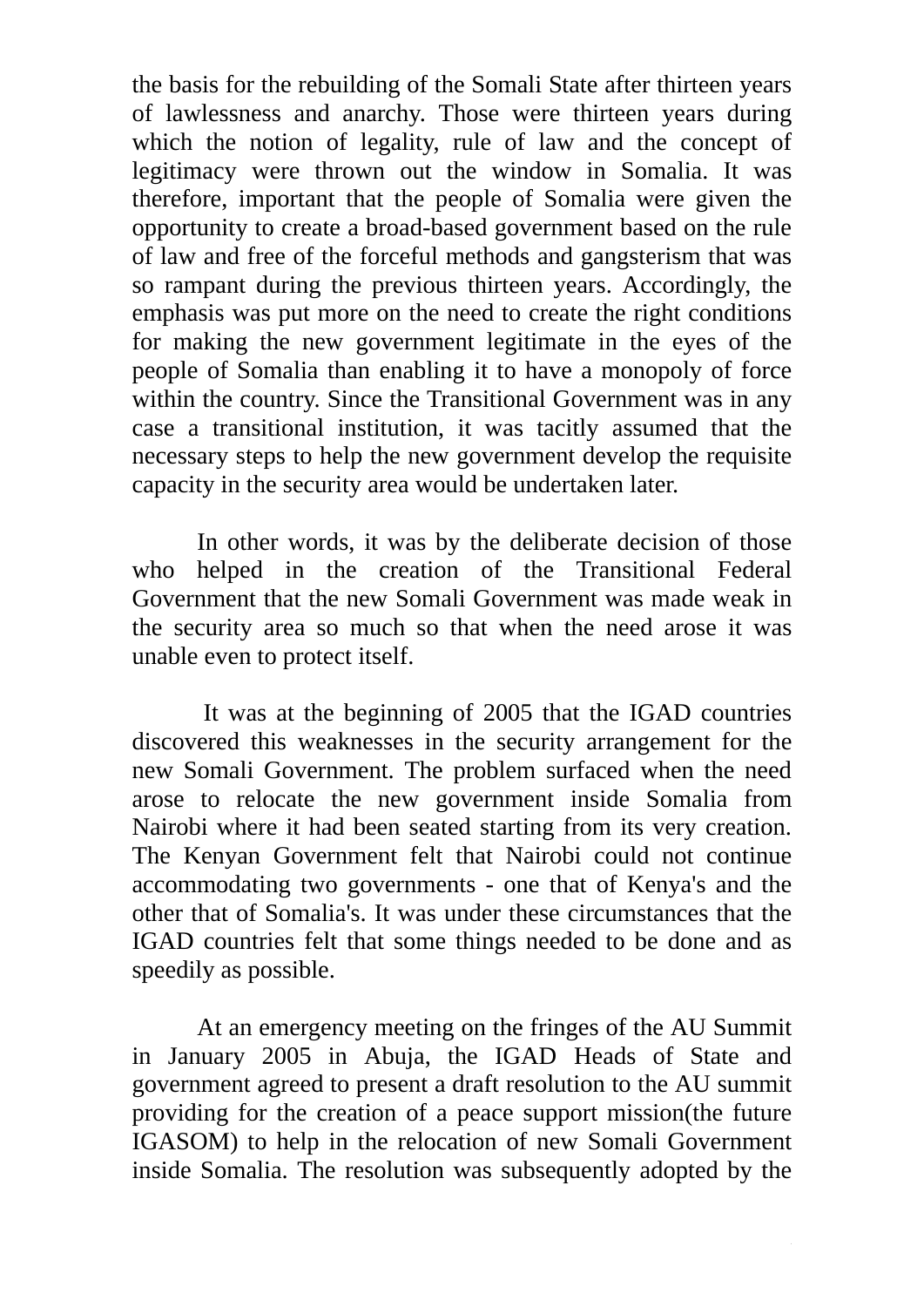AU summit which also called for a meeting, first, of the IGAD Chiefs of Defense Staff, to draw up the plan, and following that, for a meeting of the IGAD Foreign Ministers, to approve the plan and finalize the preparation for the relocation of the new Somali government inside Somalia.

 This is where the tragedy of Somalia started to be repeated, and this time manifesting itself in the attempt made to scuttle the effort that was being made by IGAD. The Foreign Ministers of IGAD met in Nairobi in March 2005 and approved the deployment plan for IGASOM which was submitted to them by IGAD Chiefs of Defense Staff. It was by consensus – all IGAD member states being in favor of the plan despite difficult bilateral relation among some of them – that the plan was approved. But IGAD run into a brick wall immediately. Washington was opposed to the idea. At about the same time, the International Crisis Group (ICG), embarked on a major campaign branding the plan as a dangerous move that would be likely to exacerbate the problem in Somalia.

 It was impossible, under those circumstances, for IGAD – no matter how much unified its position might have been at the time – to proceed with the deployment of IGASOM. Given the formidable opposition we faced it was felt unrealistic for us to go it alone – both for political as well as financial reasons. The effort needed the support of the international community in both areas. Even if the financial means were to be found, the whole enterprise would not have been viable in light of the opposition it faced from powerful countries.

 It is still not clear why the ICG was so vehemently opposed to the IGAD plan, but as far as why Washington was not keen about the project became clear almost a year later when it was revealed that Washington was allegedly supporting those few individuals in Mogadishu who, though part of the Transitional Government, were nonetheless opposed to the efforts IGAD was making to help in the creation the Somali state and who at the same time were also at loggerheads with Islamic Courts Union. In other words, the efforts of IGAD was frustrated and the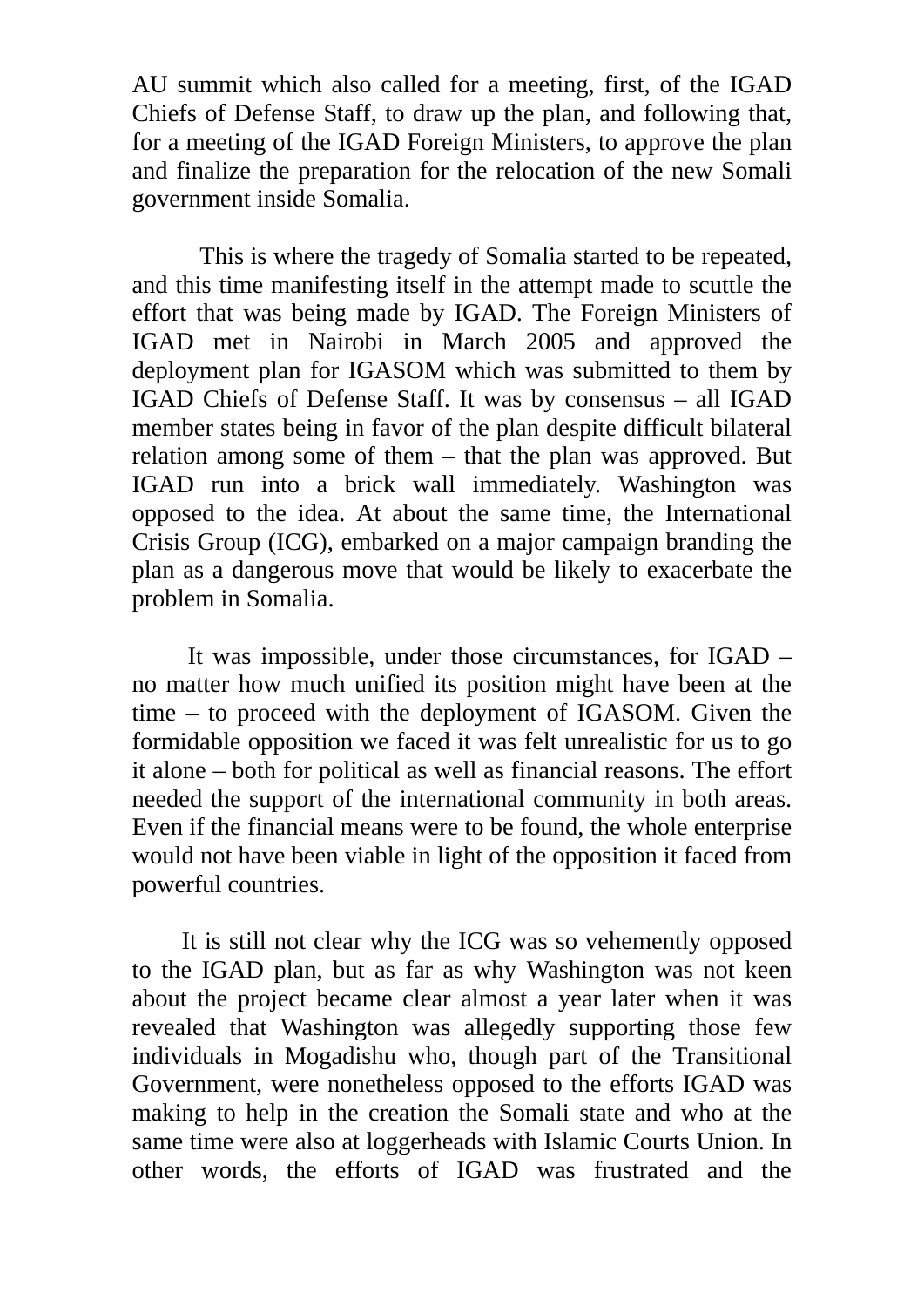Transitional Government could not be assisted. The opportunity was lost for the attempt to control both the warlords in Mogadishu and to deny a chance to the Islamic Court Union to ride the wave of popular anger against the warlords and achieve victory. In the battle between those selfish gangsters hated by Mogadishu residents and the extremists, the choice of the people – in light of their day–to–day humiliation in the hands of the warlords – could not have been doubted. The extremists won with their hands down and thus began the confrontation in our region between those who stand for legality and those committed to transforming the entire Horn of Africa into an Islamic Emirate. In effect, the lack of cooperation and coordination between the countries of the region and international partners made it possible for the Islamic Courts Union to emerge. Their emergence and the formidable challenge they now represent to peace and stability in our region and beyond was far from inevitable. No doubt, this is an experience that we have to draw lessons from.

### III. The Challenge Faced By Countries Such As Ethiopia

What are the various challenges faced by countries such as Ethiopia under these circumstance? The first challenges of course relates to the international context within which the struggle is taking place. This I have already alluded to in my introduction when I referred to what I characterized as the Iraq phenomenon and the psychological state of mind which has been spawned by that phenomenon. The extremists are using this to the hilt and have found it convenient to label countries such as Ethiopia as Christian crusaders determined to violate the rights of Muslim Somalis. The moderates among the Islamic Courts Union – who In fact might constitute the majority – are forced to keep quite because of the prevailing psychological state of mind as well as the seeming momentum enjoyed by the extremists thanks to the support they enjoy from various sources. The extremists lack neither money nor war material.

Most paradoxically, even a few within the international media – either because of naivety or owing to the usual condescending attitude toward the developing world, including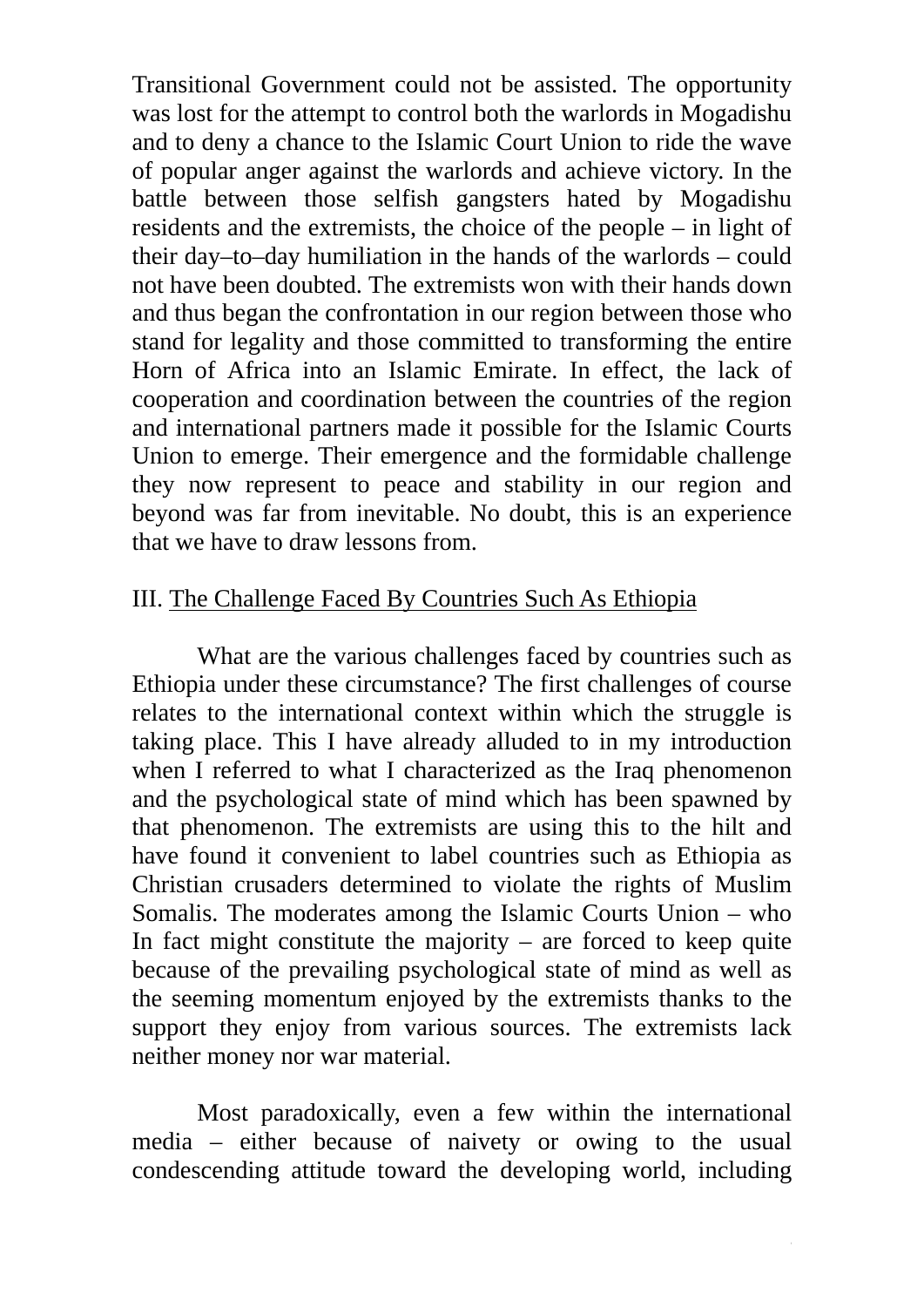Africa, or for reasons not very easy to figure out  $-$  have given them the opportunity both to be lionized and also, when it is found convenient, to play the role of the under dog, thus simultaneously drawing admiration and sympathy.

Even more ironic has been the difficulty – until two days ago that has been encountered by those parties who have been trying to get the Security Council to partially lift the arms embargo on Somalia so that it would be possible to help the Transitional Federal Government in the security area, including in providing training to its security personnel. That problem has now been overcome and hopefully it may now be more possible for countries in our region to be in a better position to ensure that Transitional Federal Government would be strong enough to conduct serious negotiation with the Islamic Courts Union being taken serious by the latter which has not been the case so far.

# IV. The Broader Implications of the Failure in Somalia

The Iraq phenomenon might have provided to Jihadists in the Horn of Africa an opportunity for the mobilization of bias against countries such as Ethiopia in which they might have made some progress but the situation is not irreversible. One thing that they can not easily succeed in, is in convincing a lot of people that the situation in Iraq is comparable to the one prevailing in the Horn of Africa. In the Horn, no one can overlook the fact that it is the Jihadists that have repeatedly proclaimed that they are committed to disregarding existing borders and insisting that their project is to unify all Somali speaking people in the Horn of Africa.

Despite the protestation to the contrary - by the extremists and their supporters, among whom paradoxically are some countries that are by all measures moderate - those who have been arrogant and who have rejected dialogue and have been flexing their muscle have been the extremists. They have been the once who have defied principles of international law and have been demonstrating a wish to dominate others.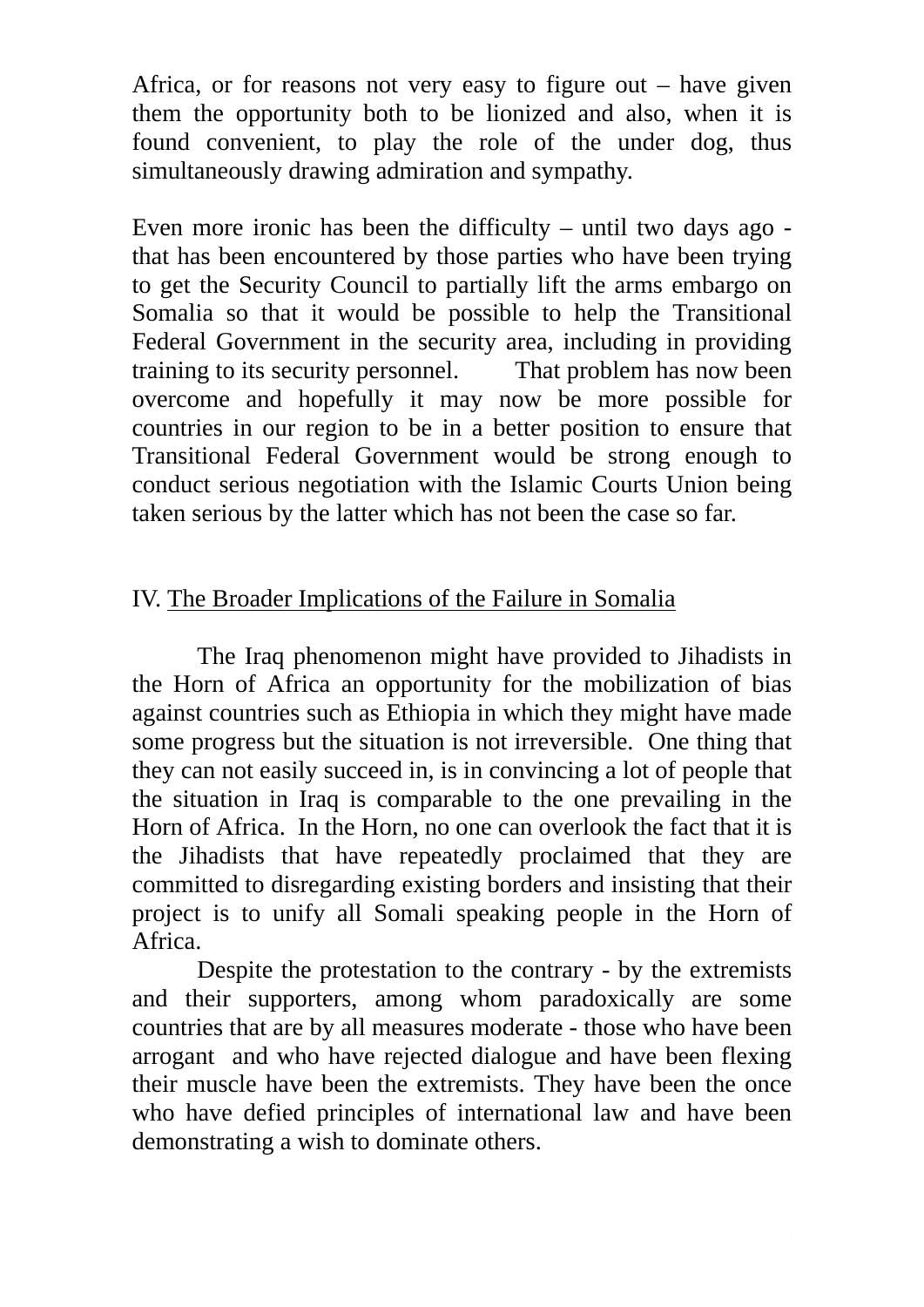What has been tragic is that this fact is not being brought out so that the true reality in the Horn of Africa would be appreciated. Here again, one of the major difficulties is the wide-spread assumption that one could draw a parallel between the underlying factors in the crisis in Iraq and those taking place in the Horn of Africa. The extremists in the Horn have no doubt benefited from the sentiments that have been aroused by the Iraq phenomenon in the Islamic world. However, while those in Iraq could plausibly argue that they face the reality of occupation – no matter how the genesis of that reality may be interpreted – those in the Horn of Africa have absolutely no reason at all for claiming that they have been targeted or their right has been violated. As such, if they succeed in their wild ambition – which includes claims on Ethiopia and Kenya and even more, apart from the objective they have over Somaliland and Puntland – the consequences would be more devastating than anything that the region and Africa has ever experienced. The example that it would set for emulation in other parts of the world near and far would also be incalculable in the damage it would cause for peace and stability and harmony within societies where different religious communities have lived in harmony.

 I would indeed have been less optimistic about the situation in Somalia if I had delivered this statement a few days ago specifically prior to the adoption by the Security Council of a resolution two days ago authorizing the deployment of IGASOM with the mandate, among other things,

> (a)To monitor progress by the Transitional Federal Institutions and the Union of Islamic Courts in implementing agreements reached in their dialogue,

> (b)To ensure free movement and safe passage of all those involved with the dialogue process,

> (c) To maintain and monitor security in Baidoa- the seat of the Transitional Federal Government,

> (d)To protect members of the Transitional Federal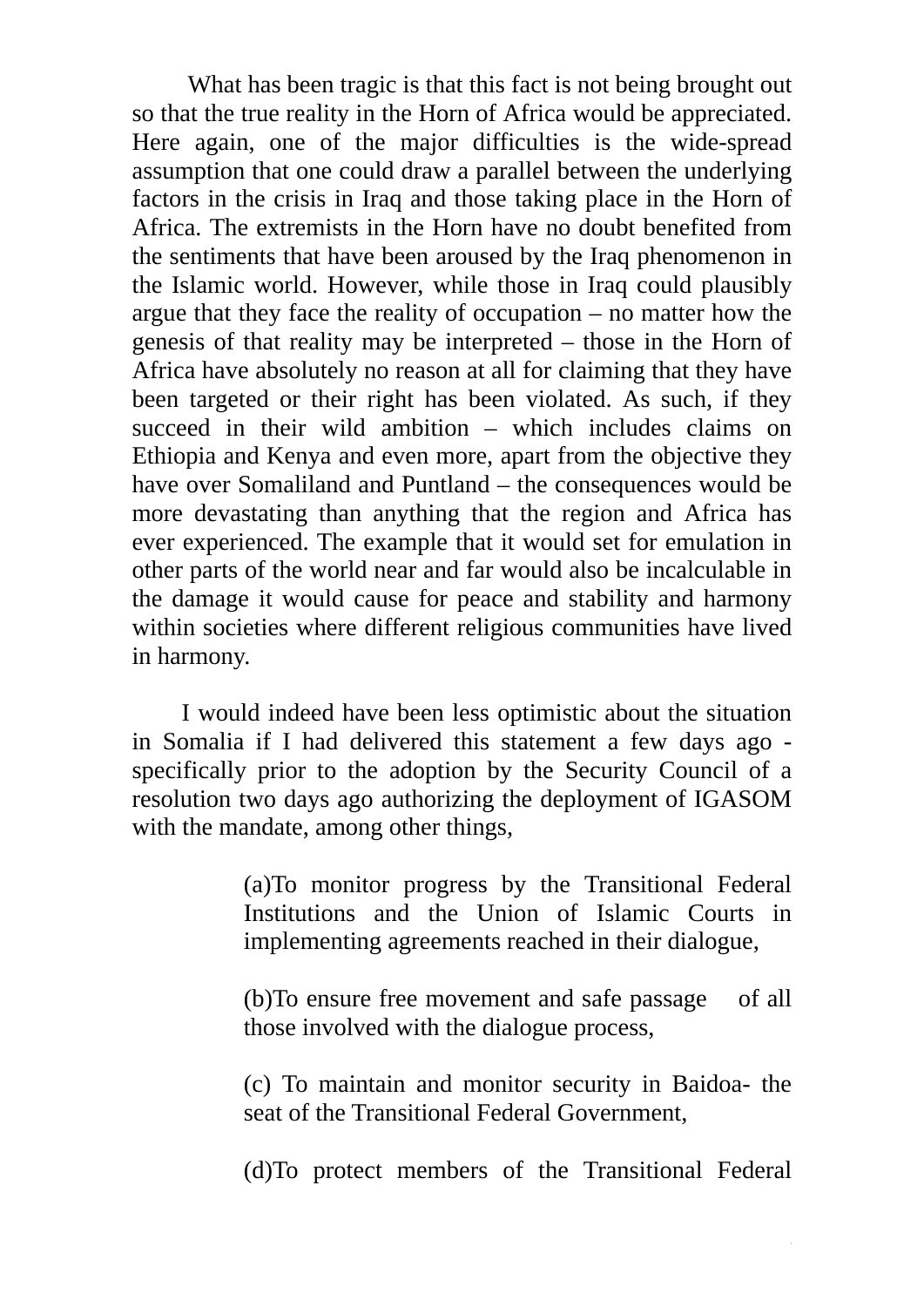Institutions and Government as well as their key infrastructure,

(e) To train the Transitional Federal Institutions' security forces to enable them to provide their own security and to help facilitate the reestablishment of the national security forces in Somalia.

 This essentially means that, at least belatedly. the international community has taken the vital step for peace in Somalia which IGAD had tried to take in early 2005 but which was scuttled for reasons explained earlier. Though a lot of damage has been caused in the meantime, the fact that now this resolution has been adopted would mean that the Transitional Federal Government would have a real possibility for engaging the Islamic Courts Union in good faith dialogue for national reconciliation and for the setting up of a broad-based government on the basis of the Federal Charter.

This resolution which was co-sponsored by the United States and all three members of the African Union on the Security Council - Congo, Ghana and the United Republic of Tanzania was unambiguous in underlying the principle that the Transitional Charter and Institutions provide the framework for the dialogue between the Transitional Federal Government and the Islamic Courts Union. The following is what in this regard the resolution says in its first operative paragraph:

> [The Security Council] Reiterates that the Transitional Federal Charter and Institutions after the only route to achieving peace and stability in Somalia...

Equally important is what the resolution says in its operative paragraph two which goes as follows:

> Urges both parties to fulfill commitments made, resume without delay peace - Talks on the basis of the agreement reached in Khartoum, and adhere to agreements reached in their dialogue,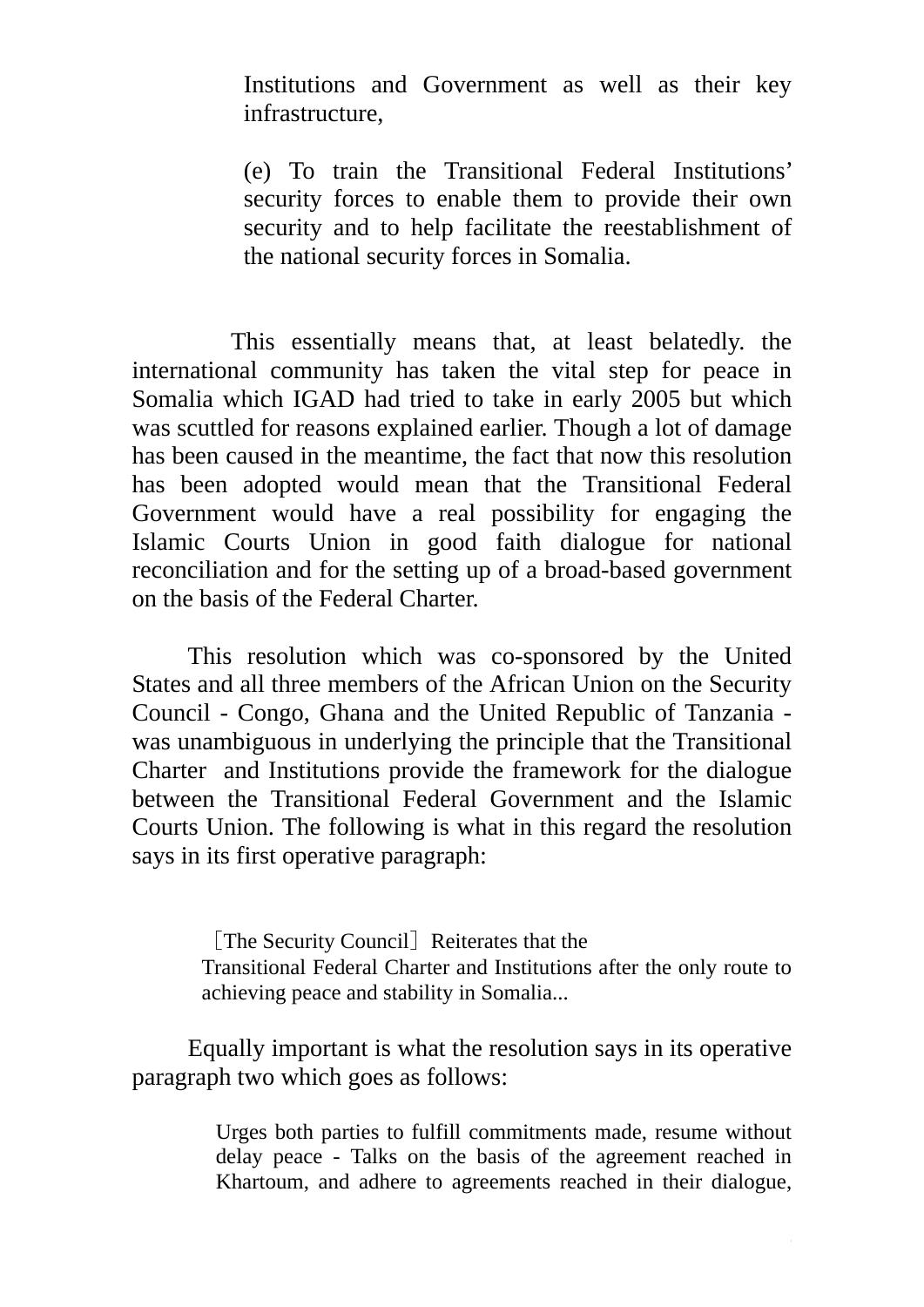and states its intention to consider taking measures against those that seek to prevent or block a peaceful dialogue process, overthrow the Transitional Federal Institutions by force, or take action that further threatens regional stability.

It should be recalled, as I have already reiterated, this resolution by the Security Council was adopted despite the coordinated effort by a variety of parties - first of all the Islamic Courts Union and the extremists within the group as well as others, some of who have been providing support to the same group - to stop its adoption. it was said the passage of the resolution would worsen the situation in Somalia, and in fact, military activities were speeded up by the Islamic Courts during the debate on the resolution with the view to discouraging those who were for the resolution.

Here it is only fair to commend the United States for having taken the initiative on the resolution and, despite the formidable opposition it has faced, for standing its ground - along with the Africa members of Council - to ensure the passage of the resolution, which was supported by all fifteen members of the Council voting in favor.

Let me reiterate why the adoption of the resolution is critical. As has been already explained, the Transitional Federal Government was created without an arrangement for its security the focus having been on the creation of a broad-based government which would gradually secure legitimacy in the eyes of the people of Somalia. But the hoped-for peaceful evolution of the political situation in Somalia toward legality and legitimate governance was aborted , first, because the belated effort by IGAD to support the Transitional Federal Government in the Security domain was aborted for reasons already explained and , secondly, because the emergence of the Islamic Courts Union brought force to the fore as a basis for establishing one's right to rule.

But it should be emphasized that the Islamic Courts Union is not a group of fouls who advocate the use of force openly. Stealth has been the tactic they used for advancing their agenda.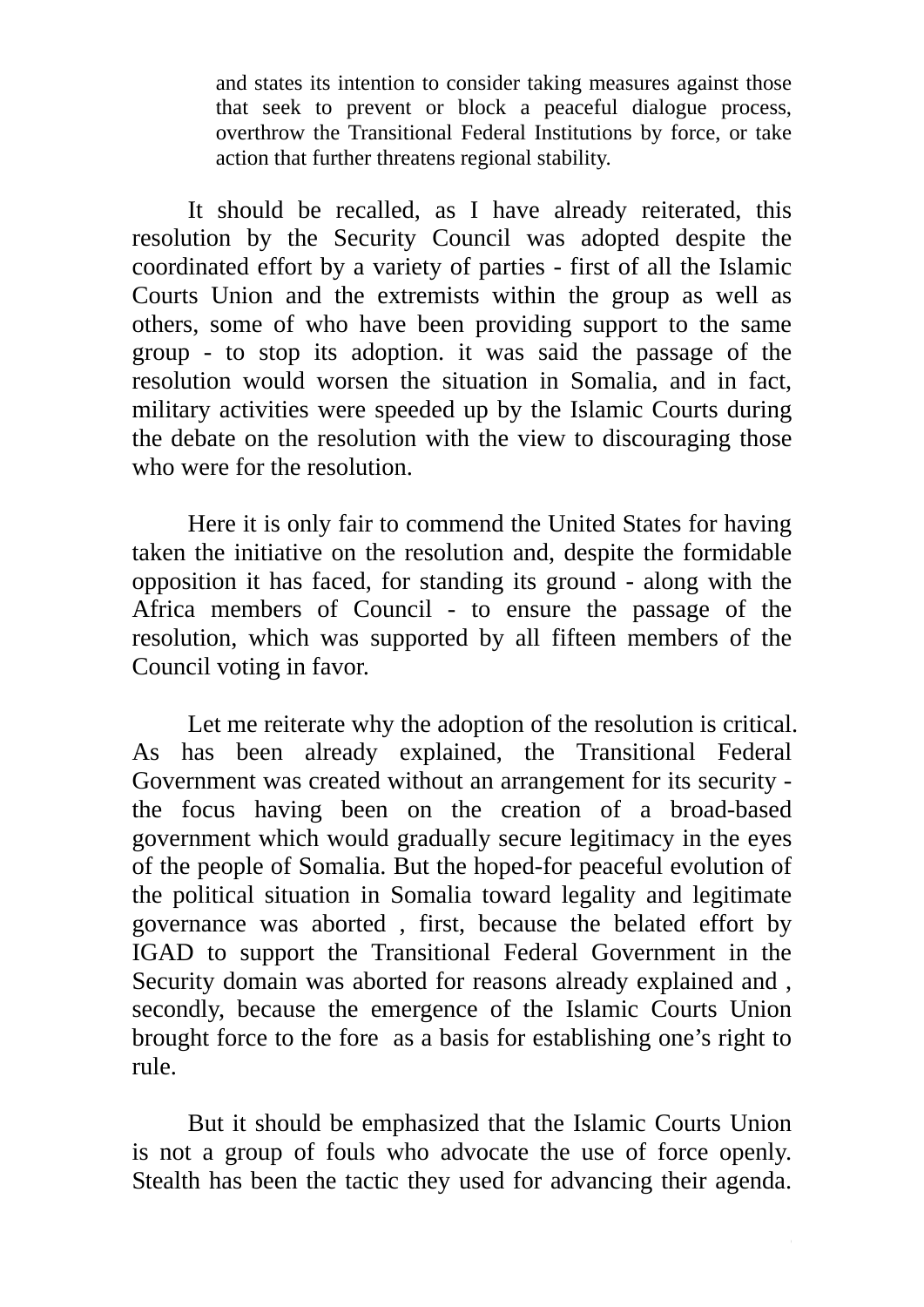This was made obvious starting from their first encounter with the delegation of the Transitional Federal Government for the first peace dialogue between the two on June 22, 2006 in Khartoum. That encounter resulted in an agreement between the two, not only to stop hostilities but also to conduct their relations on the basis of two key principles. The first principle, which was in fact mentioned as the first point in the agreement, involved acceptance by the Islamic Courts Union of the Transitional Federal Government as the legal and legitimate government of Somalia. The second principle had the Transitional Federal Government accept the Islamic Courts Union as a political reality in Somalia.

Obviously, the expectation was that on the basis of these principles, among others, the two would proceed during their second meeting towards mutual accommodation with the view to establishing a broad-based government. What happened in the following days however was something which became in subsequent weeks and months the hallmark of the Islamic Courts Union - verbal profession of commitment to dialogue but the expansion of its presence on the ground, in practice. No sooner had the delegation of the Islamic Courts Union returned to Mogadishu from the Khartoum meeting where it had accepted the legality and the legitimacy of the Transitional Federal Government than it started to march on Baidoa for an onslaught on the seat of the Transitional Government.

 Those of you who have been following these developments would recall how that aggressive move by the Islamic Courts Union militia was halted. It was not through prayers. This also explains why the Islamic Courts Union has been so preoccupied with Ethiopia and why it has decided to allow Ethiopia's enemies to open in Somalia another front against Ethiopia.

 Let me reiterate here that the international community cannot indeed allow the Jihadists to prevail in Somalia. As is becoming more and more apparent, the situation in Iraq is probably getting to be worse before it gets better. The broader implication of this is yet to be determined, and in fact, even the broad outline of what might be expected is far from clear. Under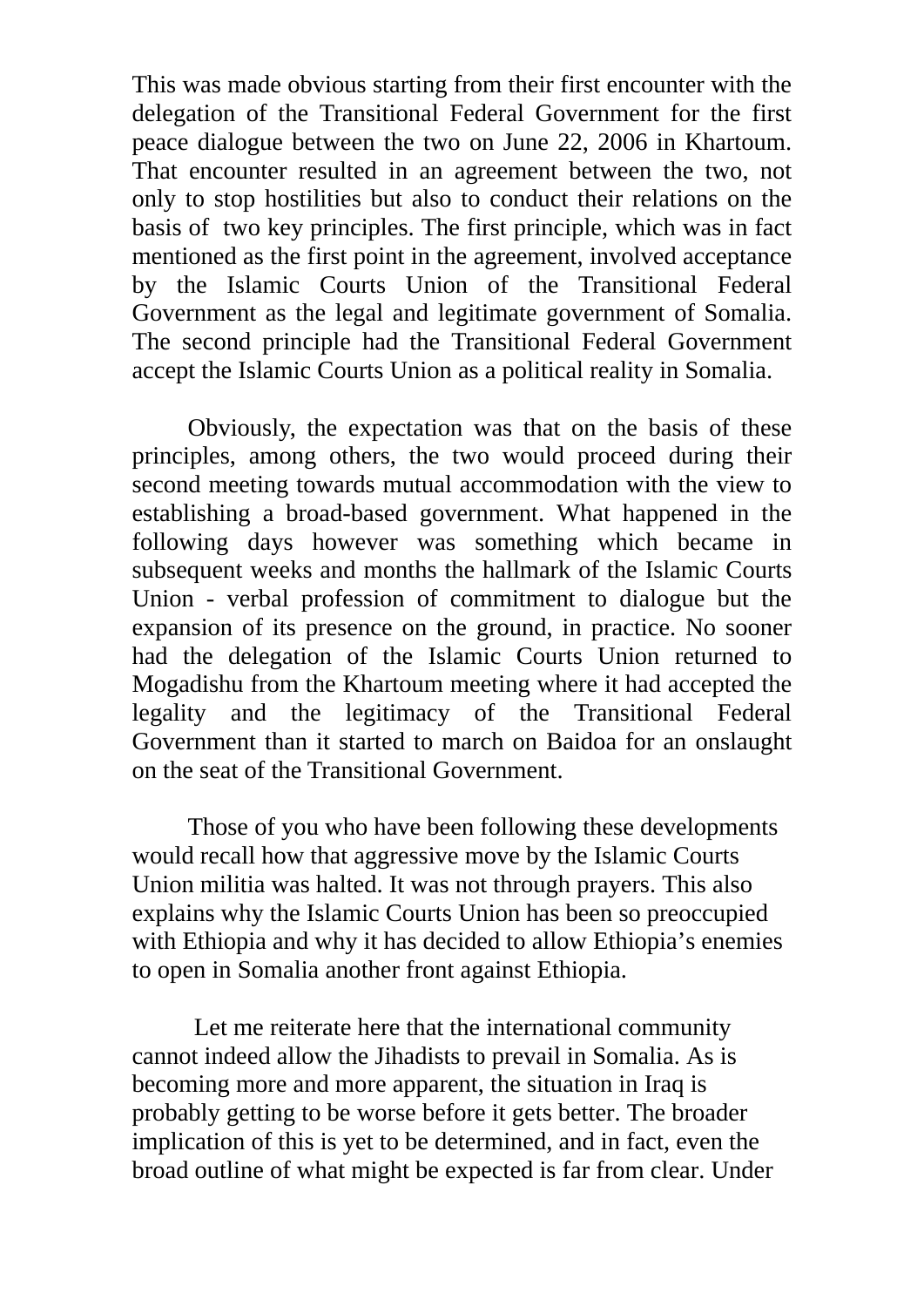these circumstances, victory in the Horn of Africa by a group of extremists would be, as already indicated, a matter of incalculable consequences.

 Of course Ethiopia has a direct stake in all this, all the more so because, not only have the Jihadists made it clear that they have irredentist claims over Ethiopia, but they have also been harbouring anti-Ethiopian forces, including Eritrean forces, and they have also declared Jihad against Ethiopia.

 But, on the other hand, Ethiopia has no ill - will toward the Islamic Courts Union as a group. The disinformation about how Ethiopia --- a Christian country --- has had a difficulty dealing with the Islamic Courts Union is sheer fabrication meant to mislead the Islamic world, the people of Somalia included. Otherwise, Ethiopia is neither a Christian nor an Islamic country. Its government and constitution is secular; and in terms of population, it has more Moslems than the number of Moslems in all the states of the Horn of Africa combined.

 This is what I tried to convey to the representative of the Islamic Courts Union that I met in Djibouti last Friday. Ethiopia, I told the Islamic Courts representative, is perfectly willing to be a good partner for the Islamic Courts Union as long as they are prepared to abide by principles of international law governing inter-state relations and as long as they refrain from engaging in hostile activities against Ethiopia. We are still awaiting their concrete response in this regard.

 We have to wait and see how the Islamic Courts Union and their supporters would react in earnest to the adoption by the Security Council of the resolution that I have already referred to. But their preliminary reaction has been violently negative.

#### V. Conclusion

What the resolution does, among other things, is to highlight and confirm the support of the international community for the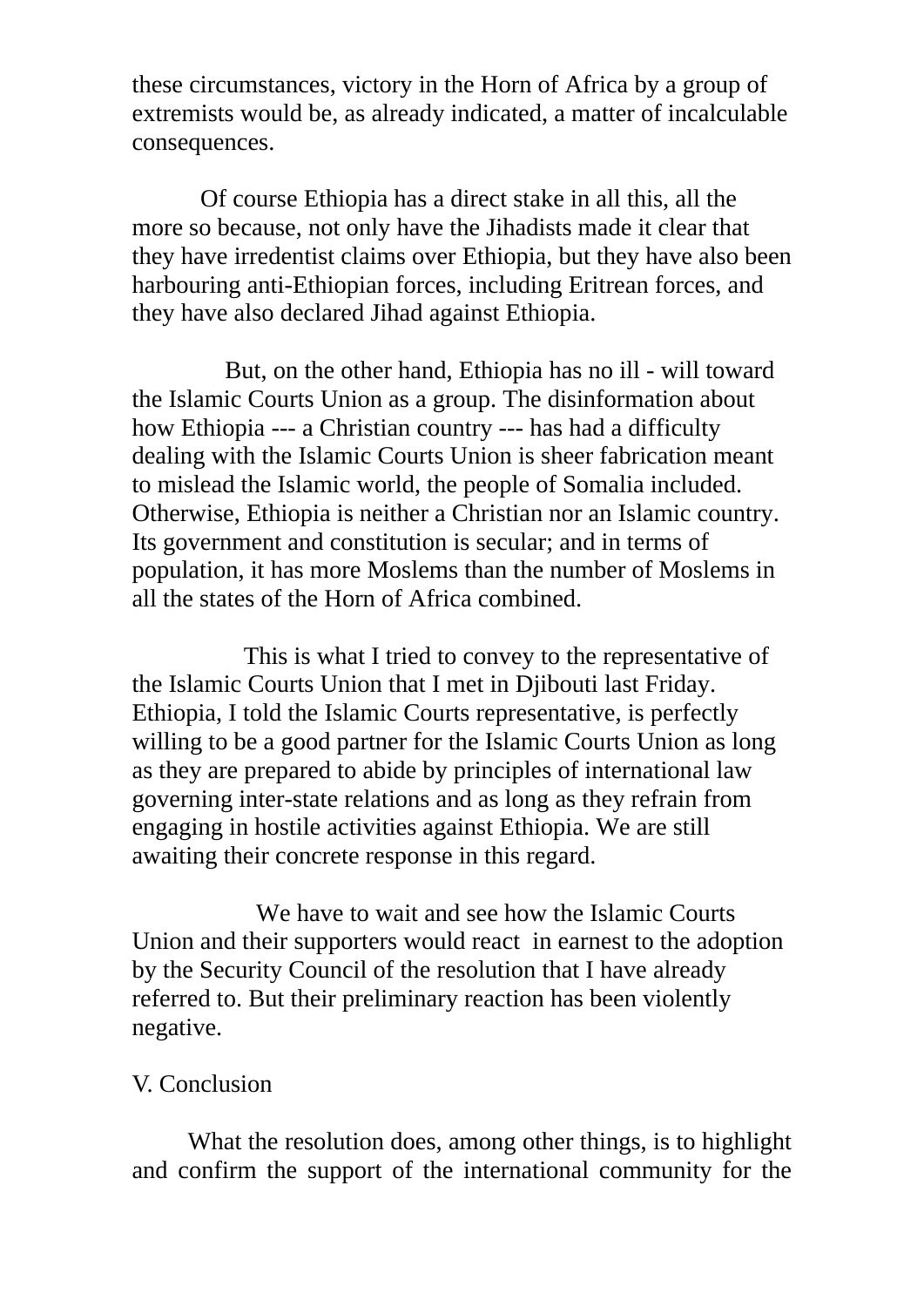Transitional Government as well as the dialogue between it and the Islamic Courts Union. It is hoped that the political message conveyed might produce results. After all, this was what states of region such as Ethiopia have been calling for.

Now what is the lesson in all this? The first important issue to be taken seriously is the fact that the present situation in the Middle East and in that general area meaning in Iraq, Afghanistan, Lebanon, etc, has a way of affecting in a very serious way developments in other places such as the Horn of Africa. It is becoming more and more clear that events and developments are inter connected. The interconnection obtains not because of developments in these areas are comparable or similar but because at the psychological level there is somehow a sense on the part of a growing number of muslims that they are being the targets of unfair treatment or those who belong them are being subjected to that kind of treatment. These sentiments have a way of resonating rapidly more and more affecting societies that have been known for ages for having admirable degree of tolerance between their religious communities. This reality has provided a field day for those who have developed skill in the manipulation of symbols in the interest of their extremist agenda. This is one of the problems that we are facing in the Horn of Africa at present.

This is compounded by the second difficulty that we all face with respect to the lack of effective co-operation and coordination among those within the international community who have interest in maintaining stability and in peace and harmony among peoples, countries and religions. It is critical that there is effective consultation between entities at various levels concerning developments in various regions whereby the views of regional countries and organizations are taken seriously. We have paid the price in the Horn of Africa because of the known deficits in this regard. We are indeed hopeful that the latest resolution by the Security Council would help rectify the damage caused by courses of action opted for earlier. What has been most disturbing in this regard has been the fact that there is greater coordination among those who are committed to overturning the geopolitical status quo through whatever means available, than among those